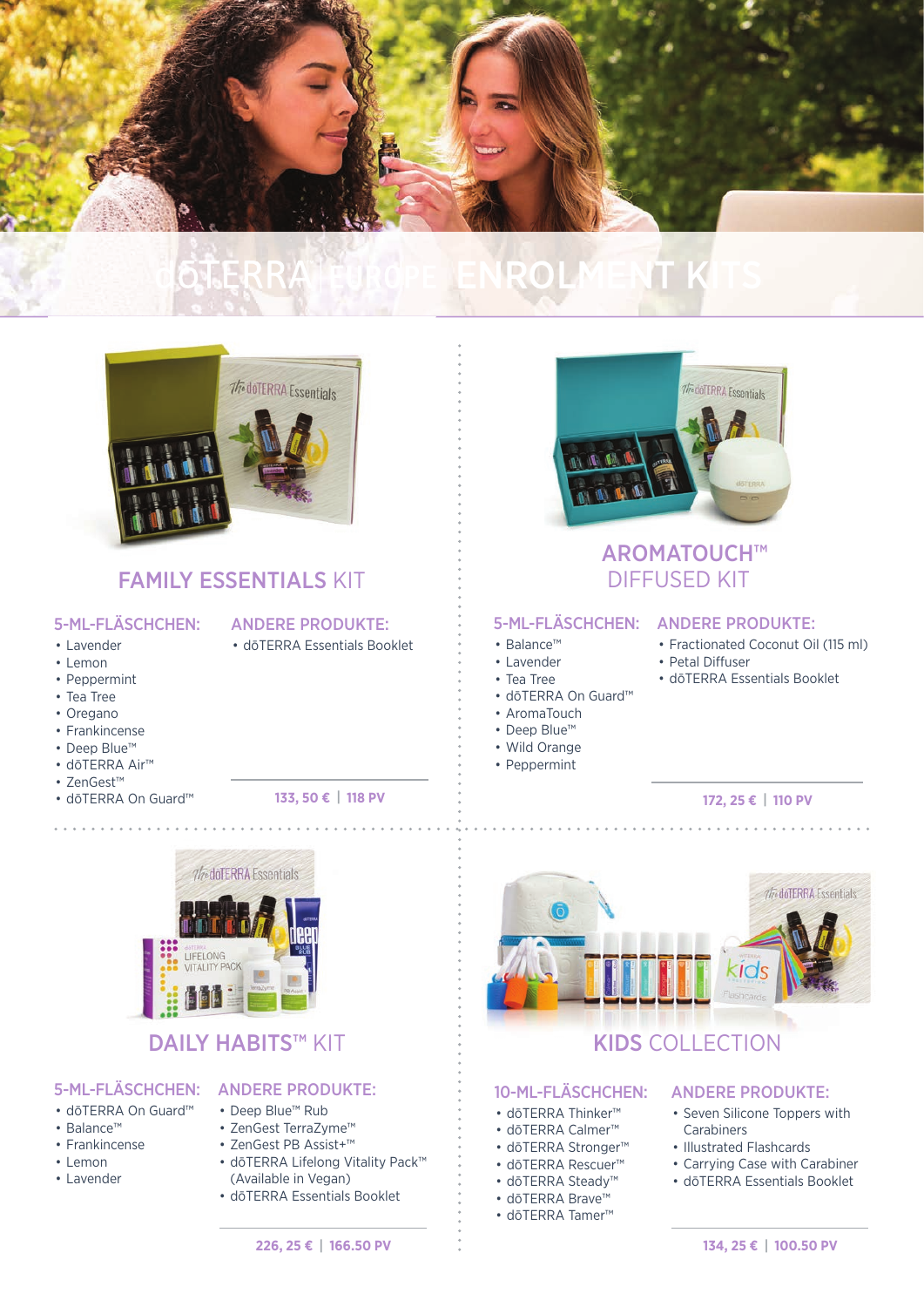

## HOME ESSENTIALS KIT

#### ÄTHERISCHE ÖLE: *(15 ml each)*

- Frankincense
- Lavender
- Lemon
- Tea Tree
- Oregano
- Peppermint

### **ÄTHERISCHE**

ÖLMISCHUNGEN: *(je 15 ml, wenn nicht anders angegeben)*

- dōTERRA Air™
- Deep Blue™ (5 ml)
- ZenGest™
	- dōTERRA On Guard™

#### ANDERE PRODUKTE:

#### • Petal Diffuser

**261 €** • dōTERRA Essentials Booklet **| 224.50 PV**



### CLEANSE & RESTORE KIT

- dōTERRA Lifelong Vitality Pack™ (Available in Vegan)
- PB Assist+™
- GX Assist™
- Zendocrine™ Softgels
- ZenGest TerraZyme™
- Lemon (15 ml)
- ZenGest™ Softgels
- DDR Prime™ Softgels
- dōTERRA Essentials Booklet

#### **287,50 € | 192.50 PV**



### NATURAL SOLUTIONS KIT

Dies ist ein Fast Track-Registrierungskit. Weitere Details finden Sie am Ende des Flyers.

dōTERRA ON GUARD™ Kollektion: • Beadlets • Toothpaste • Hand Wash w/2 Dispensers • On Guard+ Softgels

#### **ÄTHERISCHE** ÖLE: *(je 15 ml)*

- Frankincense
- Lavender
- Lemon
- Tea Tree
- Peppermint
- Wild Orange

#### **ÄTHERISCHE** ÖLMISCHUNGEN: *(je 15 ml)*

- AromaTouch™
- dōTERRA Balance™
- dōTERRA Air™
- ZenGest™
- dōTERRA On Guard™ • PastTense™
- dōTERRA Serenity™

#### ANDERE PRODUKTE:

- dōTERRA Lifelong Vitality Pack™ (Available in Vegan)
- ZenGest TerraZyme™
- Deep Blue™ Rub
- Fractionated Coconut Oil (115ml)
- Lumo Diffuser
- Wooden Box
- dōTERRA Air™ Vapour Stick
- Correct-X™
- PB Assist+™
- dōTERRA Salon Essentials™ Protecting Shampoo
- dōTERRA Salon Essentials™ Smoothing Conditioner
- dōTERRA Essentials Booklet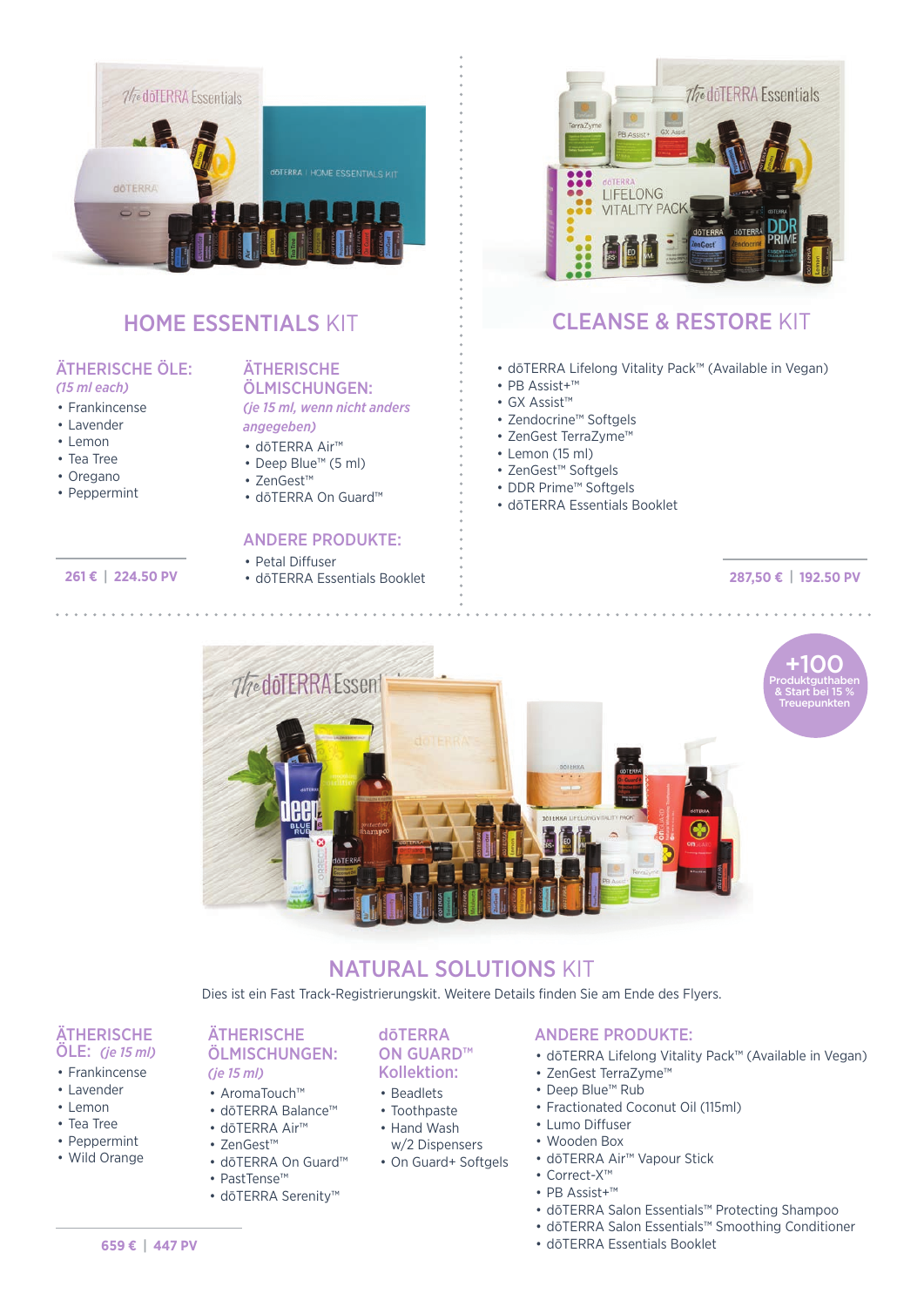



### ESSENTIAL OIL COLLECTION KIT

Dies ist ein Fast Track-Registrierungskit. Weitere Details finden Sie am Ende des Flyers.

#### ÄTHERISCHE ÖLE: *(je 15 ml, wenn nicht anders angegeben)*

- Arborvitae (5 ml)
- Basil
- Bergamot
- Black Pepper (5 ml)
- Blue Tansy (5 ml)
- Cardamom (5 ml)
- Cassia
- Cedarwood
- Cilantro
- Cinnamon Bark (5 ml)
- Clary Sage
- Clove
- Copaiba
- Coriander
- Cypress
- Eucalyptus
- Fennel
- Fractionated Coconut Oil (115 ml)
- Frankincense
- Geranium
- Ginger
- Grapefruit
- Helichrysum (5 ml)
- dōTERRA Jasmine Touch (10 ml)
- Juniper Berry (5 ml)
- Lavender
- Lemon
- Lemongrass
- Lime
- Marioram
- Tea Tree
- Melissa (5 ml)
- Myrrh
- dōTERRA Neroli Touch (10 ml)

#### ÄTHERISCHE ÖLMISCHUNGEN: *(je 15 ml, wenn nicht anders angegeben)*

- dōTERRA Air™
- AromaTouch™
- dōTERRA Balance™
- dōTERRA Cheer™ (5 ml)
- Citrus Bliss™
- ClaryCalm™ (10 ml)
- dōTERRA Console™ (5 ml)
- Deep Blue™ (5 ml)
- Elevation
- dōTERRA Forgive™ (5 ml)
- HD Clear™ (10 ml)
- InTune™ (10 ml)
- dōTERRA Motivate™ (5 ml)
- dōTERRA On Guard™
- dōTERRA Passion™ (5 ml)
- PastTense™ (10 ml)
- dōTERRA Peace™ (5 ml)
- Purify
- Salubelle (10 ml)
- dōTERRA Serenity™
- Smart & Sassy™
- TerraShield™
- Whisper™ (5 ml)
- Zendocrine™
- ZenGest™
- Oregano
- Patchouli
- Peppermint
- Petitgrain
- Roman Chamomile (5 ml)
- dōTERRA Rose Touch (10 ml)
- Rosemary
- Sandalwood (Hawaiian) (5 ml)
- Siberian Fir
- Spearmint
- Spikenard (5 ml)
- Tangerine
- Thyme
- Vetiver
- Wild Orange
- Wintergreen
- Ylang Ylang

### GESCHÄFTS-TOOLS:

- Rigid Oil Briefcase
- Lumo Diffuser
- dōTERRA Essentials Booklet